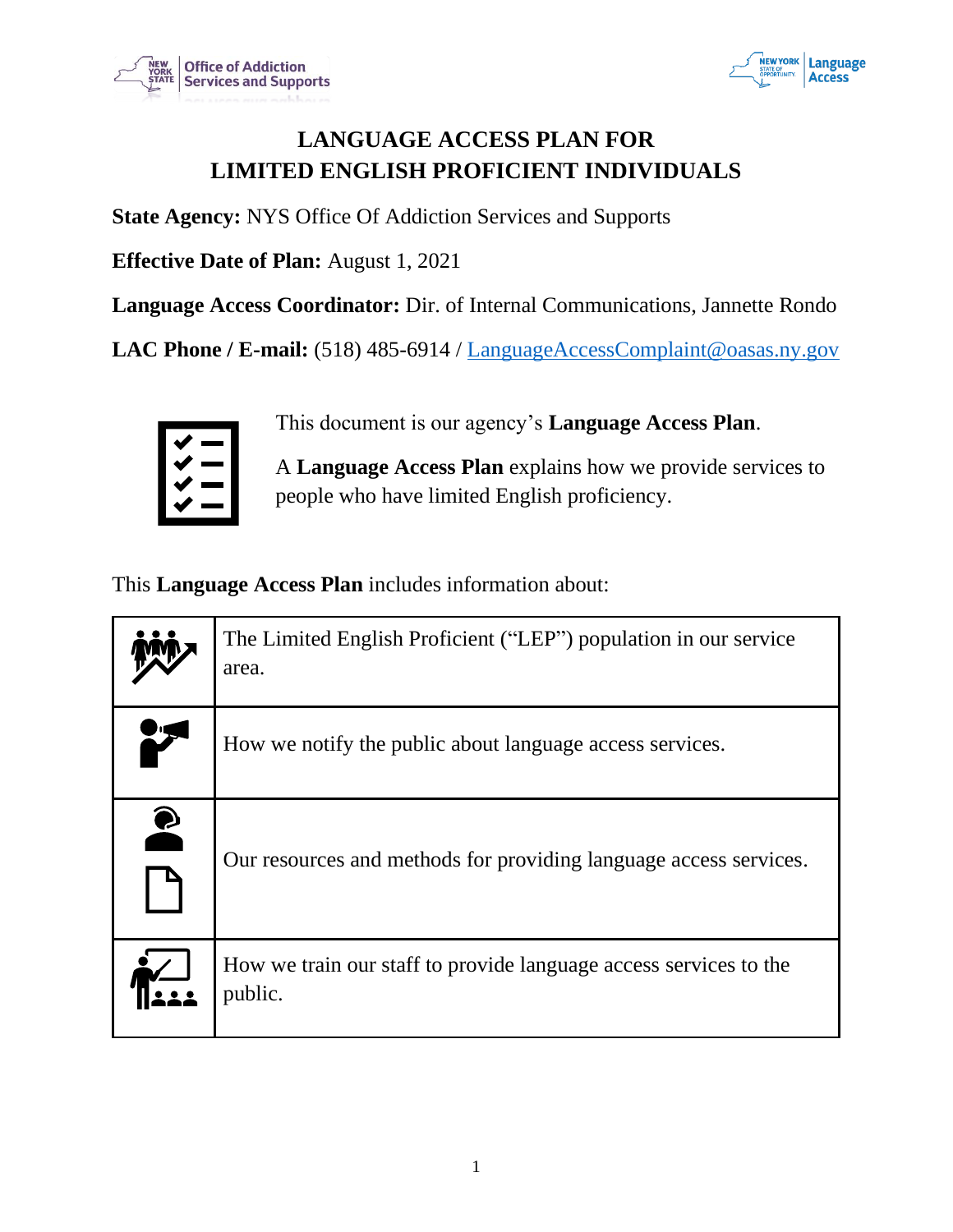





How we monitor language access services and respond to complaints.

# **Table of Contents**

| PART 2 – The Limited English Proficient Population in Our Service Area3      |  |
|------------------------------------------------------------------------------|--|
| PART 3 – Public Outreach About the Availability of Language Access Services4 |  |
|                                                                              |  |
|                                                                              |  |
|                                                                              |  |
|                                                                              |  |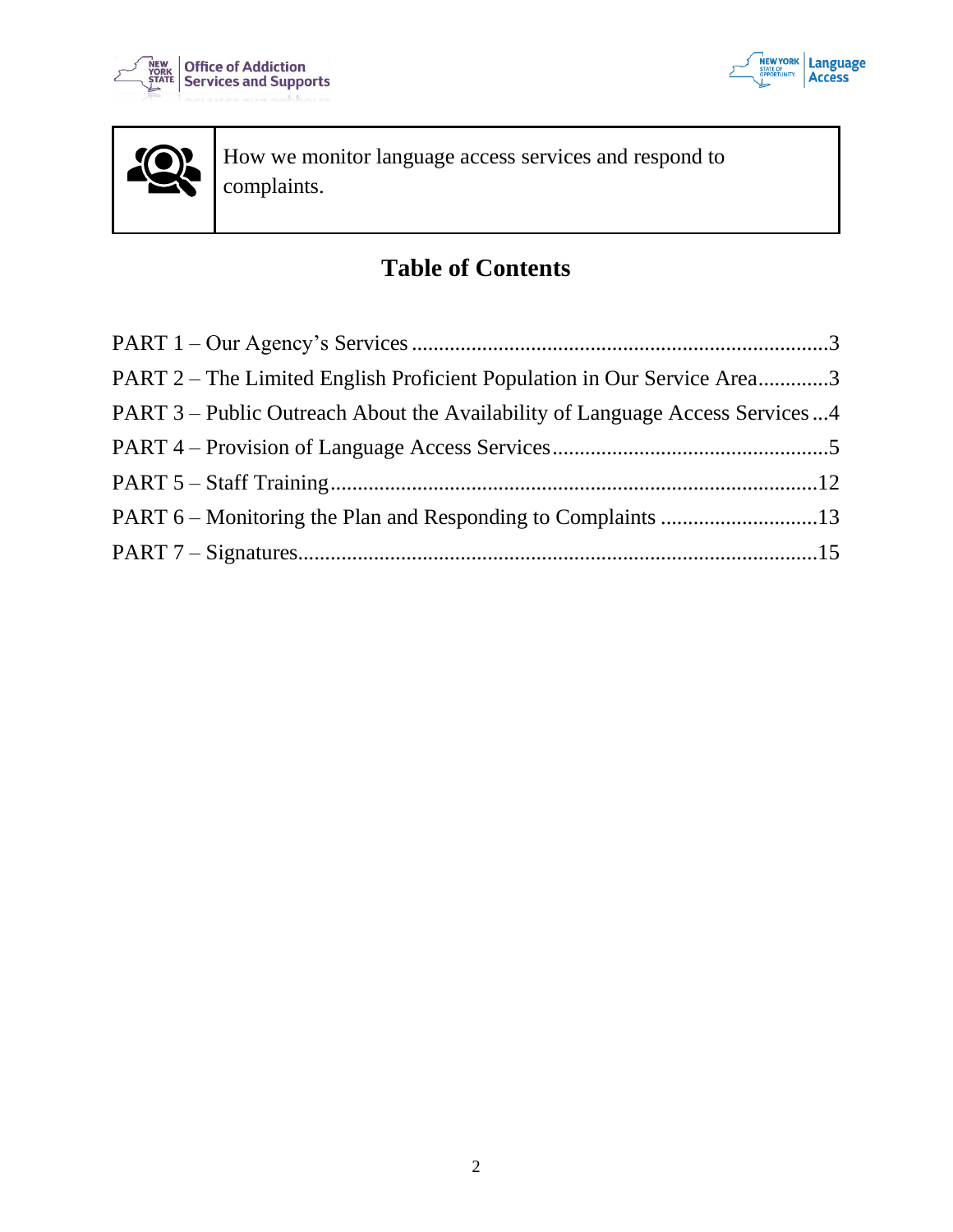



<span id="page-2-0"></span>

**We prepared this Language Access Plan ("Plan") to comply with Executive Order No. 26, as amended by Executive Order No. 26.1, which established New York's Statewide Language Access Policy. <sup>1</sup> This Plan explains how we make sure that Limited English Proficient ("LEP") individuals have meaningful access to agency services, programs, and activities.**

**In this Plan, LEP individuals are understood as people who do not speak English as their primary language and who have a limited ability to read, speak, write, or understand English.** 

#### **Our agency's services to the public include:**

The New York State Office of Addiction Services and Supports (OASAS) oversees one of the nation's largest Substance Use Disorder systems of care with approximately 1,700 prevention, treatment and recovery programs serving over 680,000 individuals per year. This includes the direct operation of 12 Addiction Treatment Centers where our doctors, nurses, and clinical staff provide inpatient and residential services to approximately 8,000 individuals per year. OASAS is the single designated state agency responsible for the coordination of state-federal relations in addiction services. Our mission is to improve the lives of New Yorkers by leading a comprehensive system of addiction services for prevention, treatment, and recovery. Our vision is a future where New York State is alcohol-safe and free from chemical dependence and compulsive gambling.

<span id="page-2-1"></span>

**Our agency uses U.S. Census data (including data from the American Community Survey) to determine the top ten languages most commonly spoken by LEP individuals in New York State.** 

**The estimated total number of LEP individuals in our service area is:** Approximately 2.5 million LEP individuals in New York State.

<sup>1</sup> For additional information about our agency's obligations to provide language access services, please visit: https://www.ny.gov/language-access-policy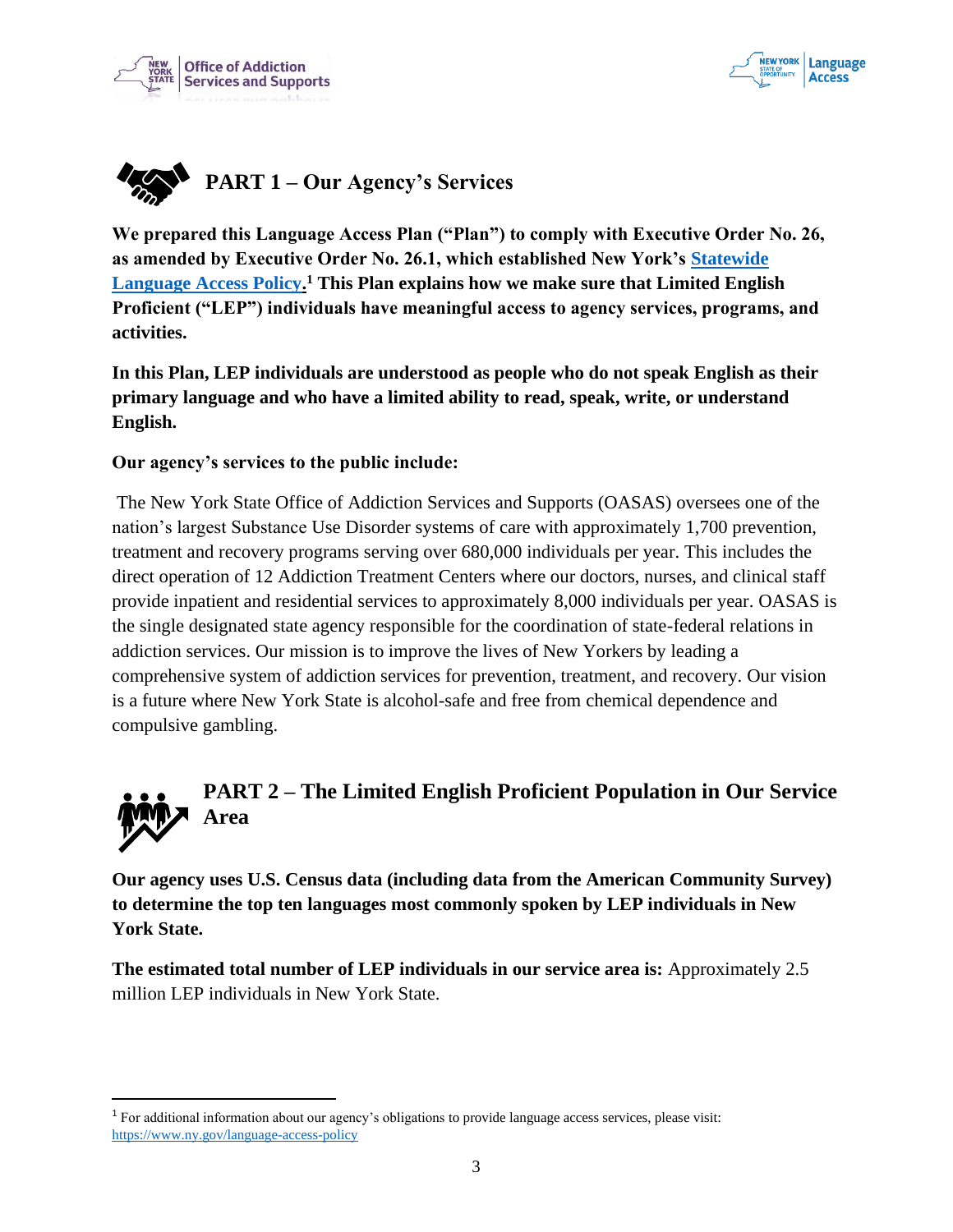



| #              | Language       | <b>Estimated Number of</b><br><b>LEP Speakers</b> |
|----------------|----------------|---------------------------------------------------|
|                | Spanish        | 1,201,322                                         |
| $\overline{2}$ | Chinese        | 379,745                                           |
| 3              | Russian        | 119,380                                           |
| 4              | Yiddish        | 64,070                                            |
| 5              | Bengali        | 64,020                                            |
| 6              | Korean         | 55,506                                            |
| 7              | Haitian Creole | 54,746                                            |
| 8              | Italian        | 46,431                                            |
| 9              | Arabic         | 40,781                                            |
| <b>10</b>      | Polish         | 34,840                                            |

#### **The top ten languages spoken by LEP individuals in New York State are:**

Our agency will reassess the public's language needs at least every two years after the effective date of this Plan.

#### **Our agency tracks encounters with LEP individuals in the following ways:**

Where vendor interpreting services are required to assist OASAS with LEP individuals on telephone calls or office visits, a record is made, and that data is sent to our offices in periodic reports. Also, our NYS HOPEline submits a monthly and annual report which provides our office with data of the primary languages of callers to the hotline.



# <span id="page-3-0"></span>**PART 3 – Public Outreach About the Availability of Language Access Services**

**Our agency informs LEP individuals about their right to free language assistance services in the following ways, using at least the top ten languages shown in Part 2 of this Plan:**

 $\boxtimes$  LEP individuals are directly informed by our staff

**In which ways?** We display "I Speak" posters that inform the public about the availability of free interpreting services at all our state facilities that provide direct services to the public in conjunction with telephonic interpreting services provided by a vendor. Instructions for using our telephonic interpreting services are available to all employees on the OASAS intranet.

#### ☒ Signs posted about language assistance services

 $\boxtimes$  In areas operated by the agency and open to the public

 $\boxtimes$  Other (describe)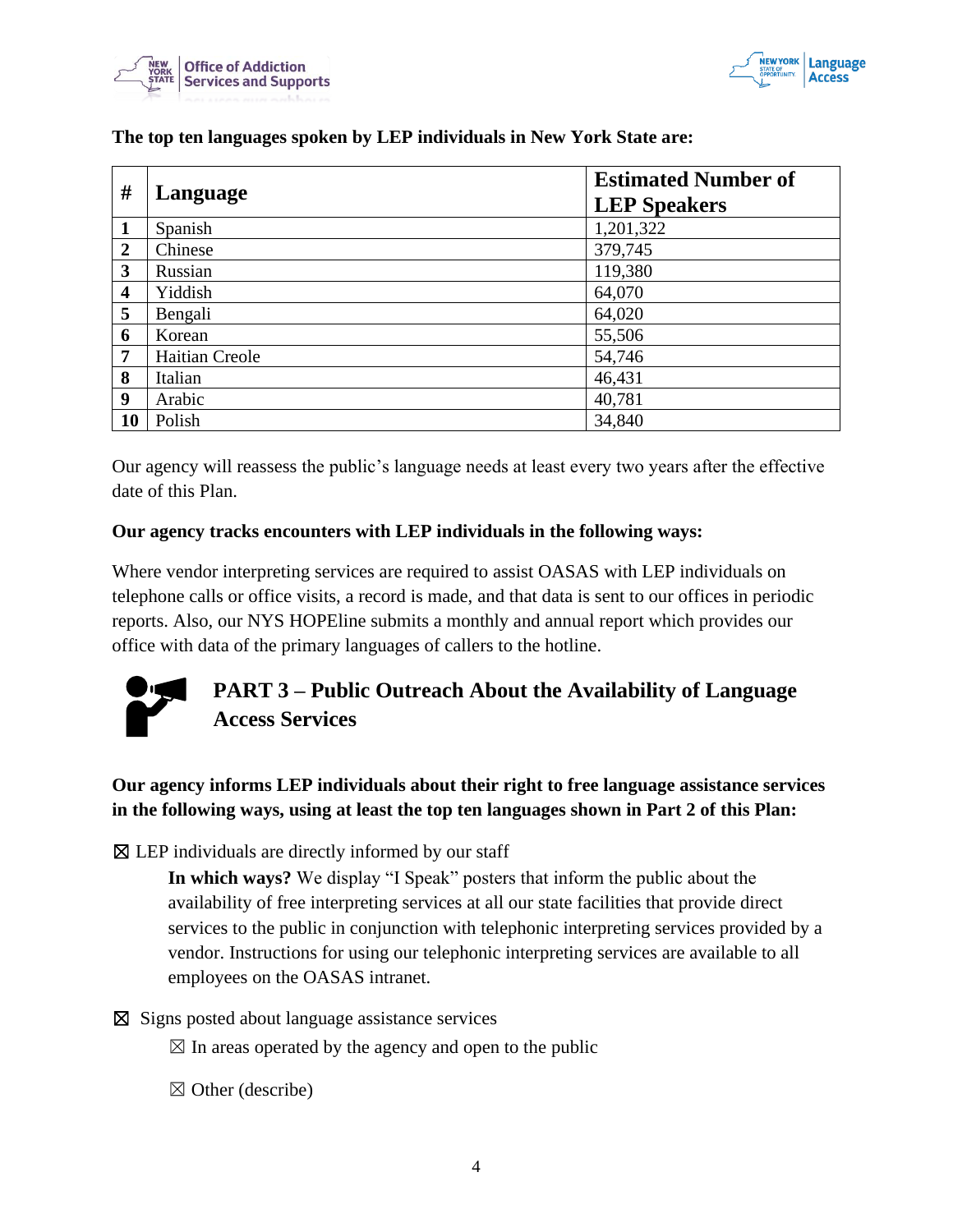



OASAS staff can also direct LEP individuals who need treatment services for alcoholism, substance abuse and problem gambling to call or text our toll-free 24 hour, multilingual, statewide hotline known as the HOPEline. Language access information is published on our agency's website in at least the top ten languages spoken by LEP individuals in New York State.

- ☒ Outreach and presentations at schools, faith-based groups, and other community organizations **What are the LEP populations targeted?** OASAS does outreach to the populations speaking the top ten LEP languages and beyond. The primary language targeted is Spanish because it is one of the largest populations being served in our system of care. We advertise our 24/7 toll free and confidential hotline known as the HOPEline for treatment and problem gambling services. The implementation of a multiple language HOPEline provides callers with toll free access to bilingual staff to provide services in English and Spanish. It also has a menu with 6 languages (Spanish, Korean, Traditional-Chinese, Haitian-Creole, Italian and Russian) which informs callers about the provision of language services through an interpreter.
- ☒ Local, non-English language media directed at LEP individuals in their languages **What are the LEP populations targeted?** The largest LEP population we target through media is Spanish speaking New Yorkers.
- $\boxtimes$  Social media posts directed at LEP individuals in their languages
	- **What are the LEP populations targeted?** The largest population of LEP individuals we target through our social media outlets is Spanish speaking New Yorkers.
- $\boxtimes$  Telephonic voice menu providing information in non-English languages

**In which languages?** The implementation of a multiple language New York State HOPEline provides callers with toll free access to bilingual staff to provide services in English, Spanish, Bengali, Traditional Chinese, Haitian-Creole, Korean, Italian, and Russian. There is a voice menu for English, Spanish, and one which informs callers about the provision of language services through an interpreter. Our marketing materials and agency website advertise the New York State HOPEline as a 24/7 toll free and confidential hotline for problem gambling and chemical dependency treatment services.

 $\Box$  Other (describe)

<span id="page-4-0"></span>

**A. Determining the Need for Services**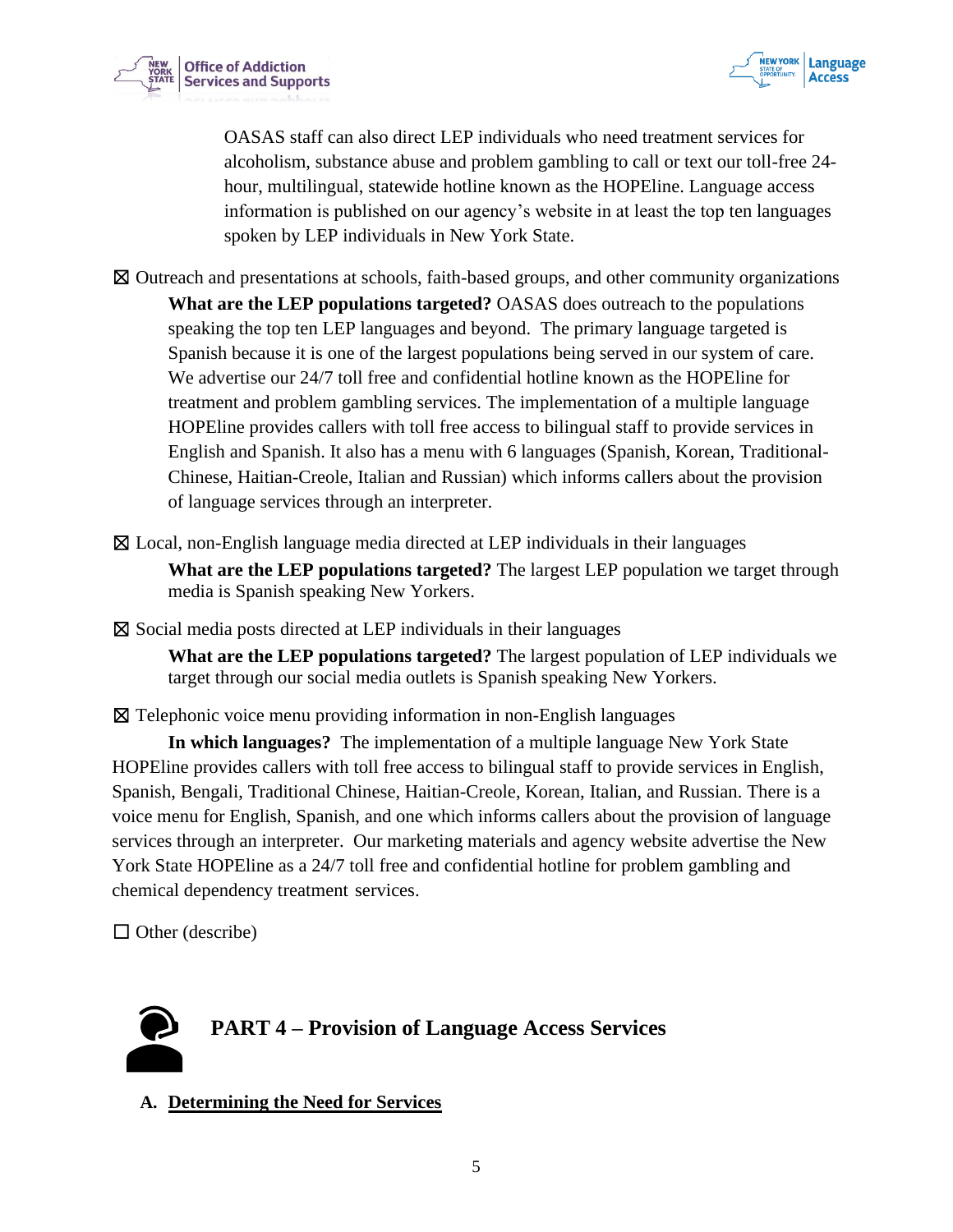



# **During** *in person* **encounters, our agency uses the following tools to determine whether an individual is LEP, and what their primary language is:**

☒ "I Speak" posters or visual aids that provide information about free interpreting services in multiple languages

☒ Reception staff make those determinations based on training and experience

 $\boxtimes$  Bilingual staff members, where available, assist in identifying LEP individual's language

 $\Box$  Other (describe)

# **On** *telephone calls***, our agency uses the following tools to find out if an individual is LEP, and what their primary language is:**

☒ Reception staff make those determinations based on training and experience

 $\boxtimes$  Bilingual staff members, where available, assist in identifying an LEP individual's language

☒ Telephonic interpreting service

☒ Other (describe) Our statewide toll-free, 24-hour hotline known as the HOPEline aids in more than 140 languages for anyone needing to find treatment services for alcoholism, substance abuse and problem gambling.

# **Our agency's protocols for assessing whether an individual needs** *oral interpreting* **services in different service situations is as follows:**

☒ **During office in-person encounters:** A bilingual staff member may be able to identify the language that the LEP individual speaks or the "Language Identification Tool" is used to identify the language being spoken.

☒ **At initial contact in the field:** A bilingual staff member may be able to identify the language that the LEP individual speaks or the "Language Identification Tool" is used to identify the language being spoken. In addition, they can direct LEP individuals who need treatment services for alcoholism, substance abuse and problem gambling to call or text our statewide, toll-free, 24 hour, multilingual, hotline known as the HOPEline.

☒ **When speaking on the telephone:** A bilingual staff member may be able to identify the language that the LEP individual speaks or telephonic interpreting services are used to get assistance from an interpreter at no cost to the LEP individual.

☒ **For pre-planned appointments with LEP individuals:** For LEP individuals (clients) who have applied for admission and have a scheduled admission appointment, his/her language needs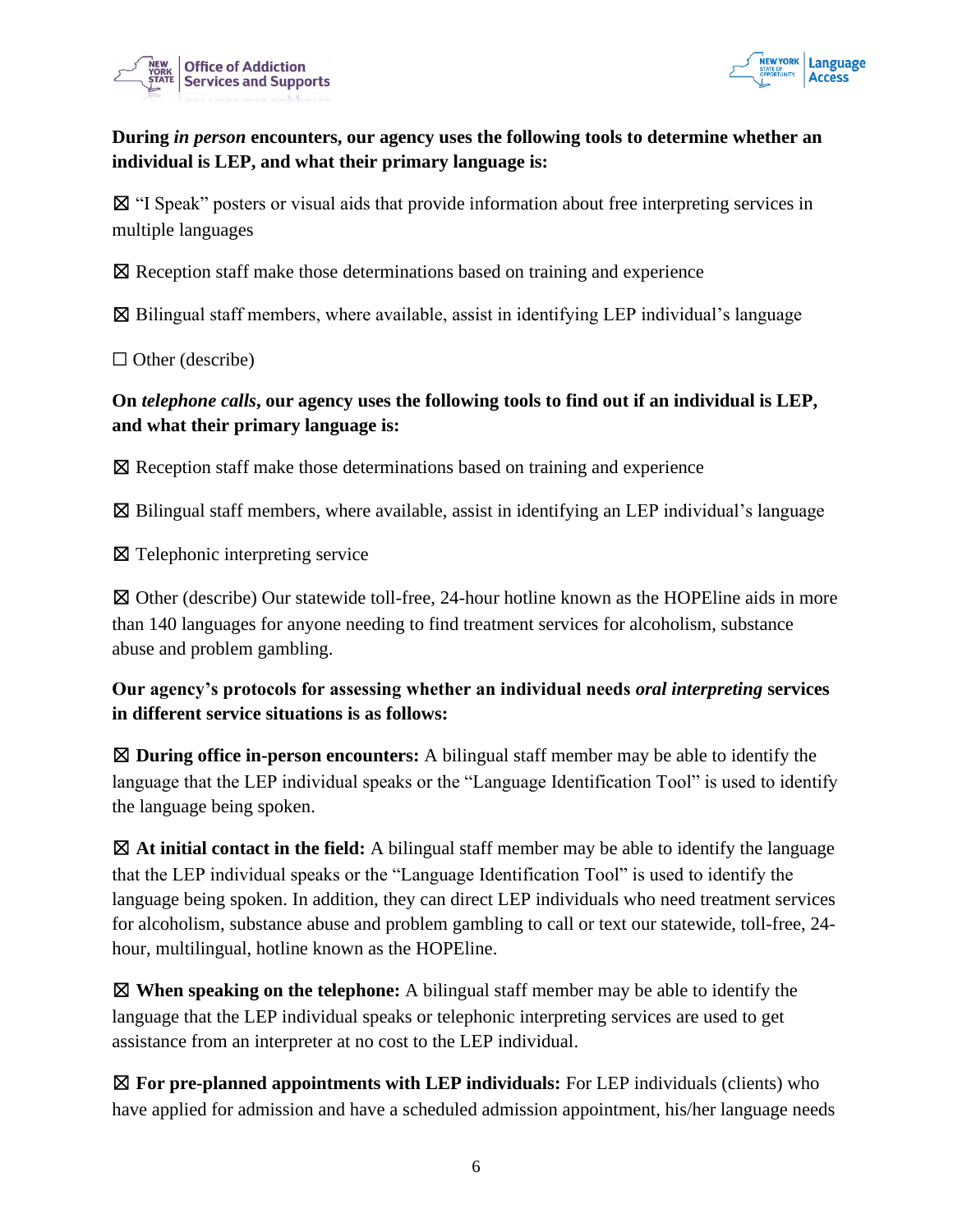



are identified in advance and the respective Addiction Treatment Center will be prepared for their arrival with the appropriate language assistance services ready for use.

☒ **Other (describe):** Our statewide toll-free, 24-hour hotline known as the HOPEline aids in more than 140 languages for anyone needing to find treatment services for alcoholism, substance abuse and problem gambling.

# **Our agency records and maintains documentation of each LEP individual's language assistance needs as follows:**

We receive periodic reports from the vendors on the use of interpreting services throughout the agency. In addition, our HOPEline provides monthly and annual reports on language assistance. Upon admission, specific individual languages needs are recorded at our 12 Addiction Treatment Centers.

# **B. Oral Interpreting Services**

#### **Our agency has made the following resources available for oral interpreting requests:**

 $\boxtimes$  Bilingual staff members who work directly with LEP individuals

**Number of staff and languages spoken:** We have 4 staff who speak Spanish.

 $\boxtimes$  Bilingual staff members who provide oral interpreting services on a volunteer basis

**Number of staff and languages spoken:** We have 56 volunteer staff who speak Spanish, Hindu, Creole, Edo, Yoruba, Tagalog, Creole, Swahili, Ibo, Greek, Belarusian, Urdu, Yiddish, Hebrew, Tamil, Pushto, Russian, Serbian, various Hindi languages, French, Romanian, Russian, Malayalam, and Polish.

☒ Telephonic interpreting service

**Name of vendors:** Language Link Over-the-Phone Interpretation (OPI) services and potentially any vendor under the NYS OGS Statewide Administrative Services Contract.

 $\Box$  Contracts or other arrangements with school and community organizations

#### **Number of staff and languages spoken:**

☒ Other (Describe)

OASAS contracts with the Mental Health Association of NYC for the operation of our statewide toll-free, 24-hour hotline known as the HOPEline which aids in more than 140 languages for anyone needing to find treatment services for alcoholism, substance abuse and problem gambling.

**Our agency protocols for informing LEP individuals that free interpreting services will be provided and that they do not need to provide their own interpreters is as follows:**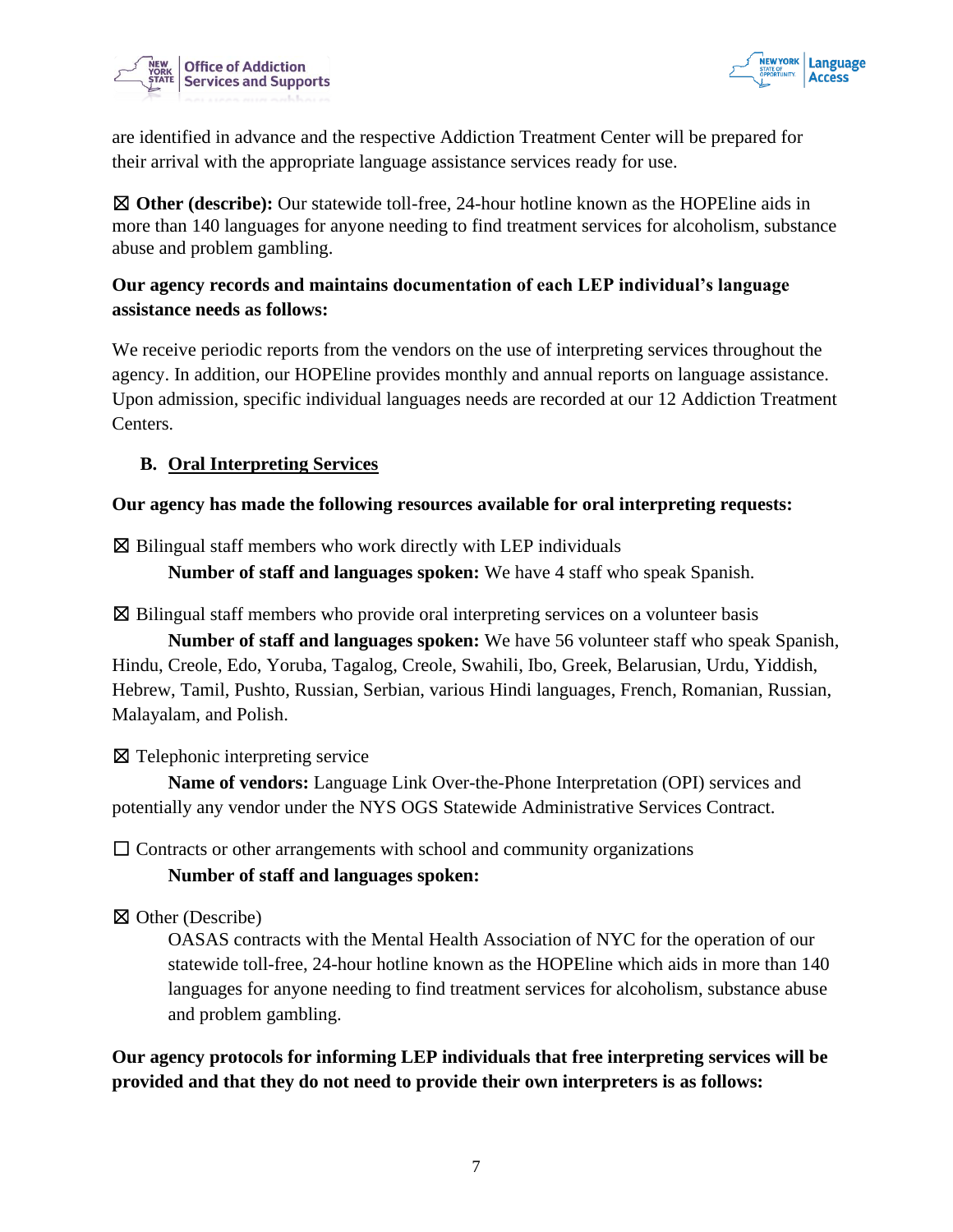



☒ **During office in-person encounters:** A bilingual staff member may be able to identify the language that the LEP individual speaks or the "Language Identification Tool" is used to identify the language being spoken.

☒ **At initial contact in the field:** A bilingual staff member may be able to identify the language that the LEP individual speaks or the "Language Identification Tool" is used to identify the language being spoken. In addition, they can direct LEP individuals who need treatment services for alcoholism, substance abuse and problem gambling to call or text our statewide, toll-free, 24 hour, multilingual, hotline known as the HOPEline,

☒ **When speaking on the telephone:** A bilingual staff member may be able to identify the language that the LEP individual speaks or telephonic interpreting services are used to get assistance from an interpreter at no cost to the LEP individual.

☒ **For pre-planned appointments with LEP individuals:** For LEP individuals (clients) who have applied for admission and have a scheduled admission appointment, his/her language needs are identified in advance and the respective Addiction Treatment Center will be prepared for their arrival with the appropriate language assistance services ready for use.

#### ☐ **Other (describe):**

## **Our agency's protocols for obtaining interpreting services in a timely manner is as follows:**

Our staff has access to telephonic interpreting services whose instructions are available on our intranet. If through our pre-planned appointment process, OASAS Addiction Treatment Centers are made aware of the respective LEP needs of an incoming individual, interpreting service arrangements will be ready at time of intake.

In the field, our colleagues encourage LEP individuals who need treatment services for alcoholism, substance abuse and problem gambling to call or text our statewide, toll-free, 24 hours, multilingual, hotline known as the HOPEline (1-877-8-HOPENY).

# **If an LEP individual insists on using a family member, friend, or other person as an interpreter, our protocols for deciding whether to accept or decline such an arrangement is as follows:**

LEP individuals that meet with our agency will be informed of the availability of free interpreting services. Generally, an LEP individual may not use a family member, friend, or a minor as an interpreter. However, **during emergencies** an LEP individual will be permitted to use a minor, a family member or friend as an interpreter. Upon request, an LEP individual may also be permitted to use a minor, a family member or friend as an interpreter for routine matters, such as asking the location of the office, hours of operation or rescheduling an appointment. Where the interaction with the LEP individual occurs at the agency's office, and an individual is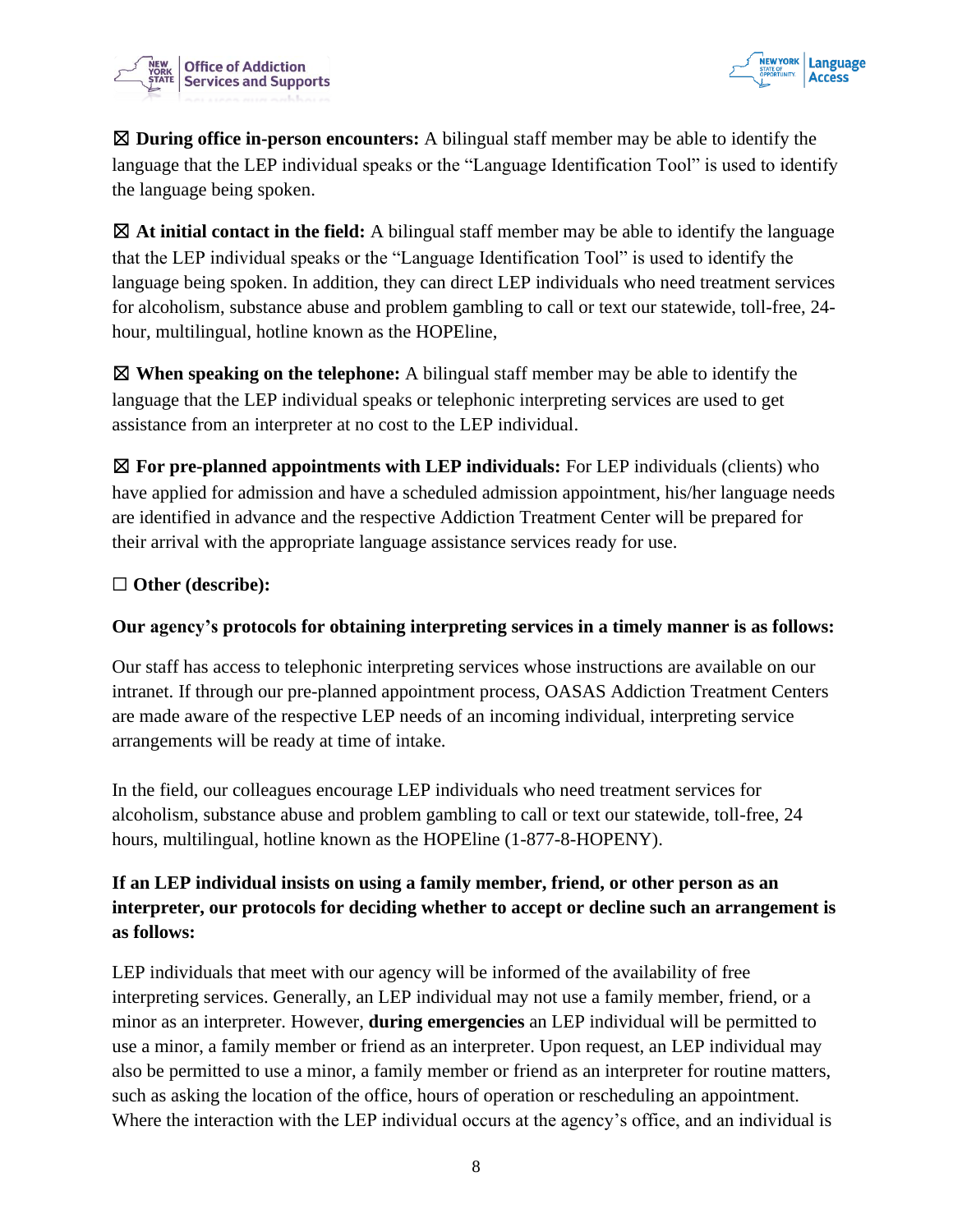



permitted to use an interpreter of his or her choosing, he or she must fill out a written consent/waiver form. Where an LEP individual is engaged in official business with the agency, the agency will always provide an independent interpreter. An LEP individual will not be permitted to use an independent interpreter of his or her choosing when filling out applications or when involved in other legal matters.

# **Our agency provides information to all staff members who have contact with the public about how to obtain oral interpreting services. Our protocol in this regard is as follows:**

OASAS staff is made aware of interpreter services through trainings, signage and postings, emails, and directions for accessing our interpreter services are posted on our intranet Language Access page accessible to only OASAS staff.

# **The agency's Language Access Coordinator ("LAC") maintains a list of oral interpreting resources that are available to staff. This resource list includes:**

- ☒ Names and contact information for all resources
- ☒ Names and locations of staff members who are available to act as interpreters or provide services directly in an LEP individual's primary language
- $\boxtimes$  Languages in which each interpreter or service is qualified
- ⊠ Procedures for accessing each interpreter or service

# **Our agency records and maintains documentation of oral interpreting services provided to LEP individuals at each encounter. Our protocol in this regard is as follows:**

OASAS records and maintains documentation of oral interpreting services via its contract arrangements with the vendor and through its billing mechanism. In addition, OASAS Addiction Treatment Centers document patient's primary language in the Electronic Health Record.

#### **Cultural Competence and Confidentiality**

#### **Our agency makes sure interpreters are culturally competent<sup>2</sup> in the following ways:**

Currently, through on-going cultural competency and sensitivity training, OASAS provides basic/essential interpreting services through its bilingual staff, where and as available, as well as through our HOPELine service. Where OASAS utilizes independent interpreting services, that vendor will implement quality assurance standards to guarantee that its interpreters are trained and are linguistically and culturally competent.

<sup>2</sup> Cultural Competence is defined as *a set of congruent behaviors, attitudes, and policies that come together in a system or agency or among professionals that enables effective interactions in a cross-cultural framework.* U.S. Department of Health and Human Services, Office of Minority Health. 2000. Assuring Cultural Competence in Health Care: Recommendations for National Standards and an Outcomes-Focused Research Agenda. Extracted from: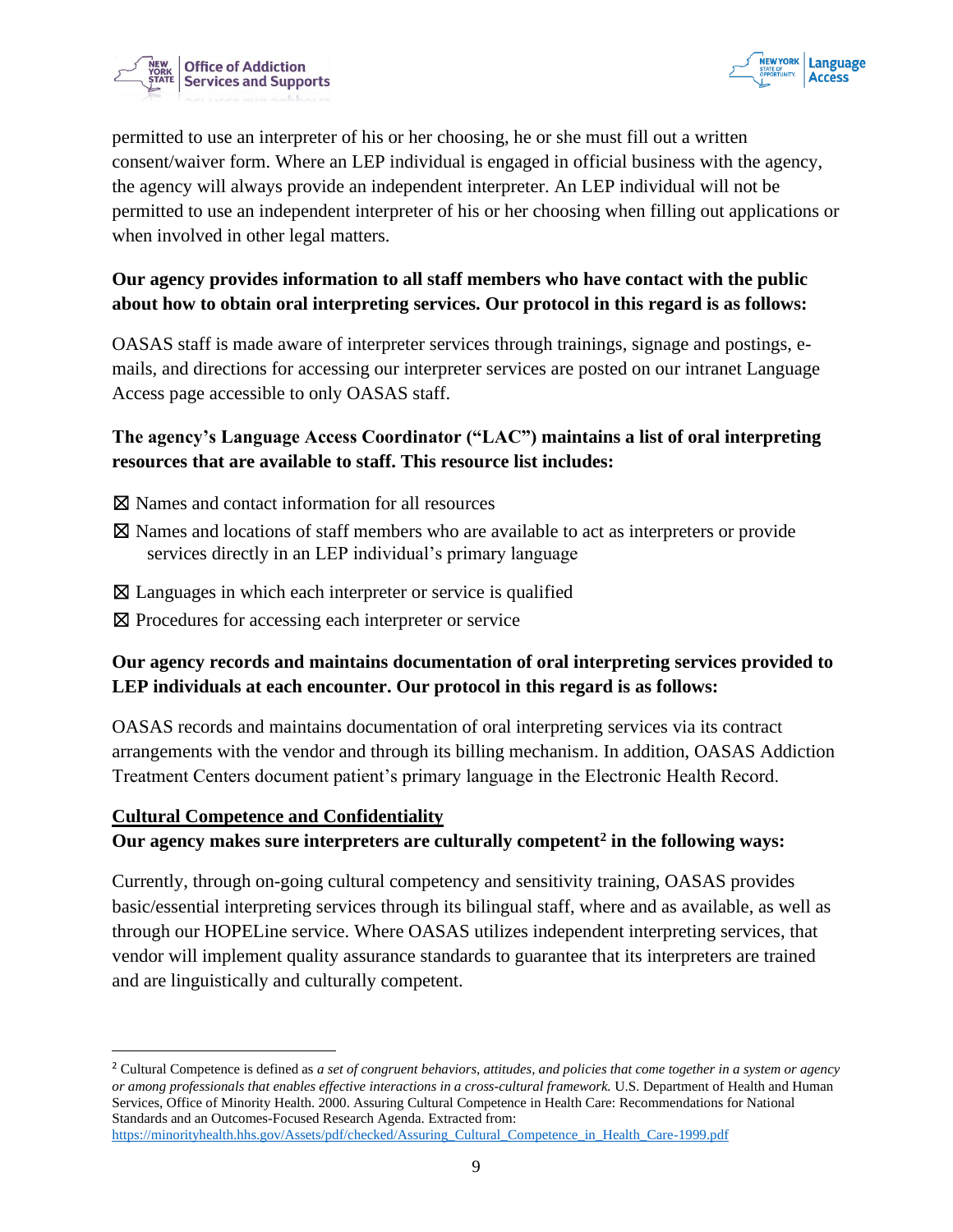



# **Our agency makes sure interpreters follow state and federal confidentiality protocols in the following ways:**

As an established employment practice/condition, OASAS employees are under a strict obligation to adhere to the confidentiality of all whom the agency serves. Under a Qualified Service Organization Agreement, a contract with any person/agency providing services to OASAS (in this case interpreting services) is bound by 42 CFR to abide by strict confidentiality rules in relation to information about any LEP individual receiving services from OASAS. Independent interpreters will enforce standards of confidentiality in accordance with NYS Law.

#### **C. Translations of Documents**

# **At least every two years after the effective date of this Plan, our agency determines and reassesses vital documents (including website content) that must be translated. This process is accomplished in the following ways:**

A semiannual review is conducted of all vital documents used within the agency and at our 12 Addiction Treatment Centers to ensure that they are current and in compliance with EO26.1. The LAC along with other executive staff reviews and assesses changes to existing documents and any new publications to determine if said documents are vital and must therefore be translated into the six languages required by EO 26.

# **Our agency's process for making sure documents are written in plain language<sup>3</sup> before they are translated into other languages is as follows:**

Any documents submitted for translation must be reviewed by the executive staff in each Division to ensure that they are written in plain language.

#### **Our agency has the following resources available for translation of documents:**

 $\boxtimes$  Contracts with vendors for translation services

**Names of vendors:** Geneva Worldwide provides us over 180 languages in written translation services. We can also potentially contract with any other vendor under the NYS OGS Statewide Administrative Services Contract.

 $\Box$  Contracts or other arrangements with schools and community organizations **Names of schools/organizations and languages:**

<sup>&</sup>lt;sup>3</sup> The Plain Writing Act of 2010 defines plain language as writing that is clear, concise, well-organized, and follows other best practices appropriate to the subject or field and intended audience. Extracted from: https://www.govinfo.gov/app/details/PLAW-111publ274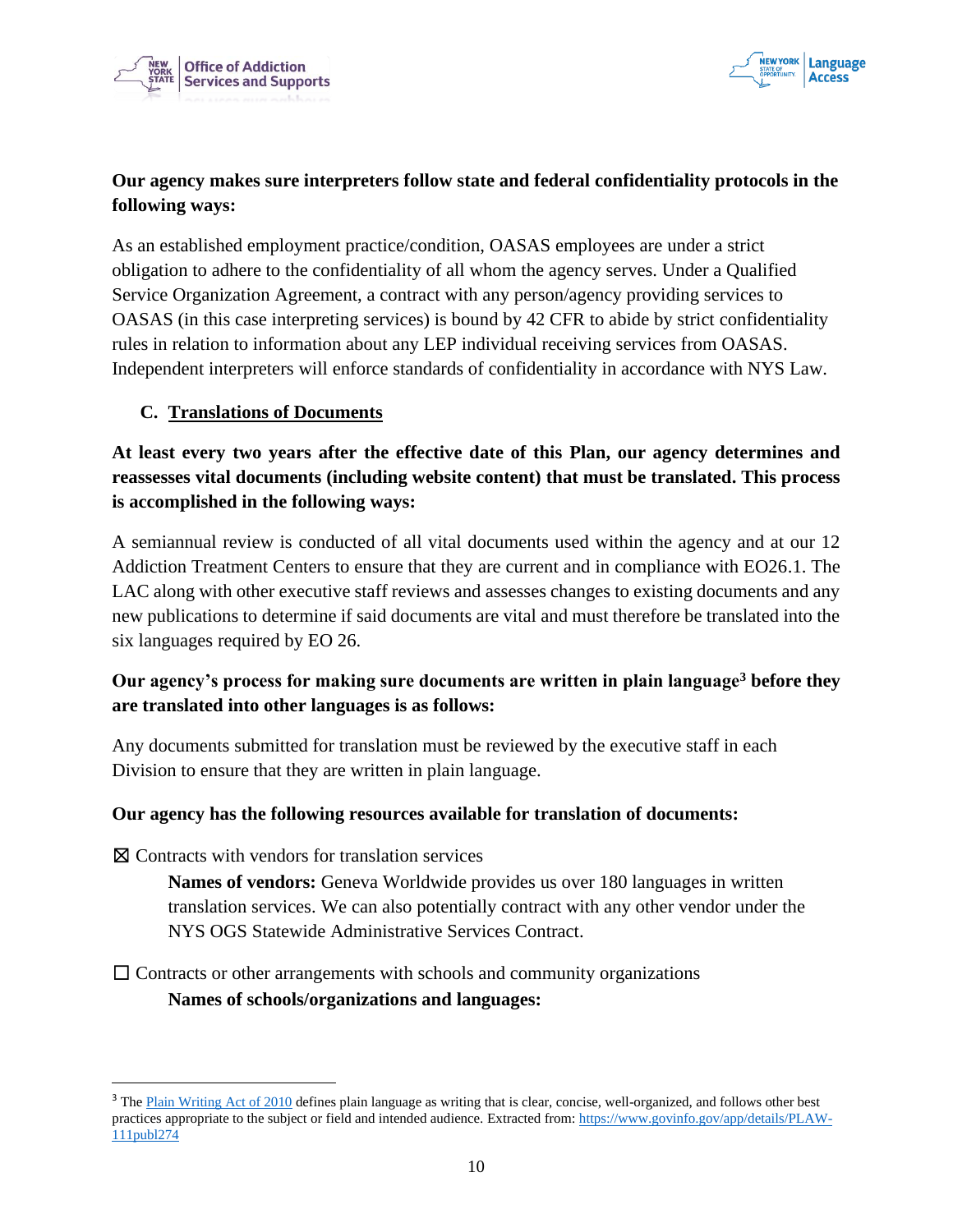



 $\Box$  Translation of documents by bilingual staff members

 $\Box$  Other (describe)

# **The agency's Language Access Coordinator ("LAC") maintains a list of translation resources that are available to staff. This resource list includes:**

- ☒ Names and contact information for all resources
- ☒ Names and locations of staff members who are available to provide translations of documents
- $\boxtimes$  Languages in which each translation service is qualified
- ⊠ Procedures for accessing each translation service

#### **Our agency translates documents that LEP individuals submit in their primary languages in a timely manner. Our protocol in this regard is as follows:**

Any documents submitted by an LEP individual that cannot be accurately translated onsite by a qualified bilingual staff person will be submitted to a designated vendor (as identified by OGS) for translation in a timely manner.

# **The following non-exhaustive list of documents are currently translated by our agency in the languages indicated:**

In compliance with Executive Order 26.1, our agency will complete translations of the below list of documents in the newly added top languages (Arabic, Italian, Polish, and Yiddish) by August 1, 2022.

- *AR: Arabic*
- *BE: Bengali*
- *CH: Chinese*
- *HA: Haitian-Creole*
- *IT: Italian*
- *KO: Korean*
- *PO: Polish*
- *RU: Russian*
- *SP: Spanish*
- *YI: Yiddish*

**NYS OASAS Forms are translated into the following languages: Bengali, Chinese, Haitian-Creole, Italian, Korean, Russian, Spanish, and Yiddish.**

| <b>FORM</b>   | <b>DOCUMENT NAME</b>                                                           |
|---------------|--------------------------------------------------------------------------------|
| <b>NUMBER</b> |                                                                                |
| <b>TRS-AN</b> | Consent to Release of Information Concerning Alcoholism/Drug Abuse Patient     |
|               | (Abuse/Neglect)                                                                |
| TRS-1         | Prohibition on Redisclosure of Information Concerning Alcoholism and Substance |
|               | <b>Abuse Patient</b>                                                           |
| TRS-2         | Consent for Release of Information Concerning Alcoholism/Drug Abuse Patient    |

#### *These forms are in the process of being translated into Arabic and Polish.*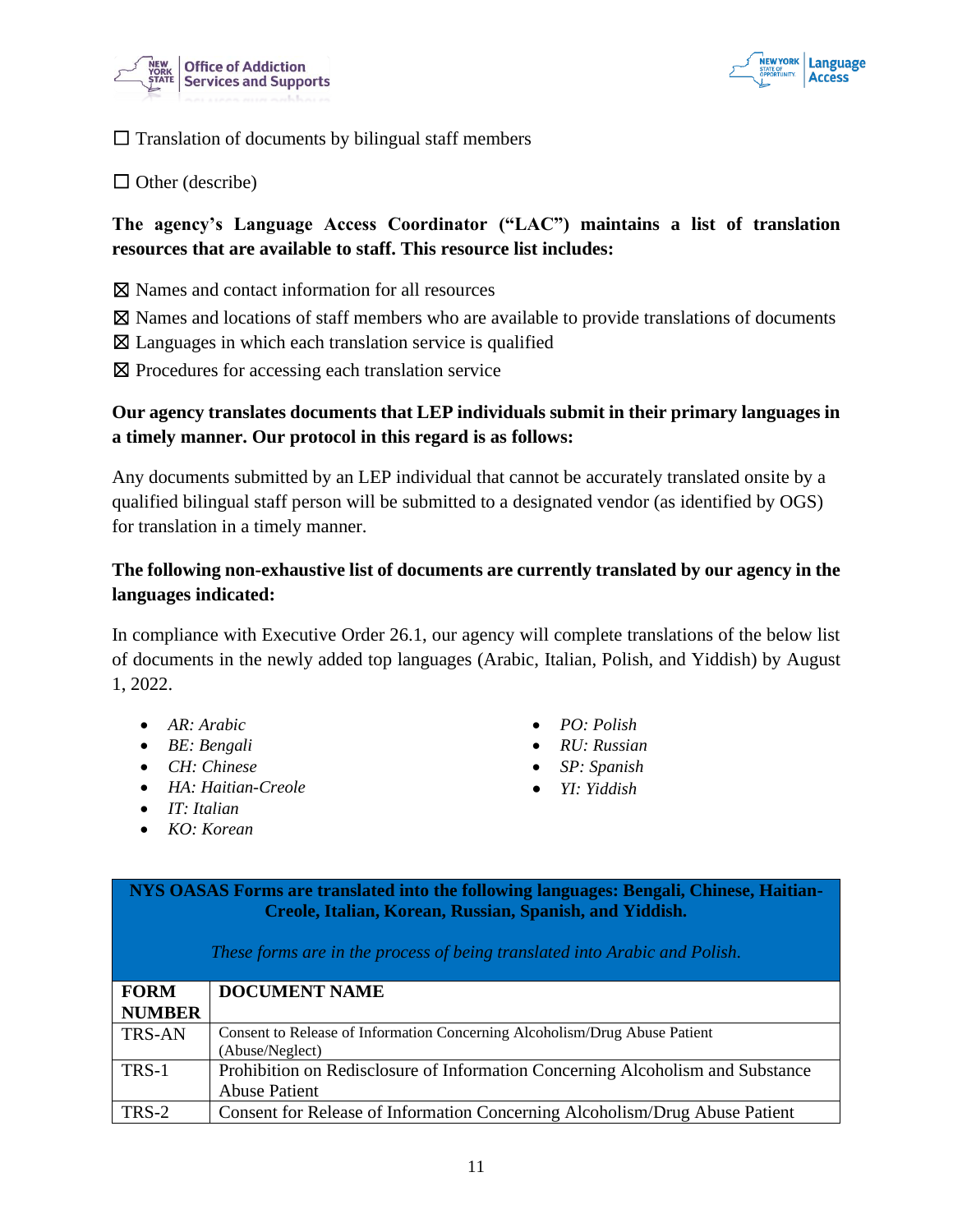



| <b>TRS-2.2</b>  | Withdrawal of Consent for Release of Information                                                     |
|-----------------|------------------------------------------------------------------------------------------------------|
| TRS-3           | Consent for Release of Information Concerning Alcoholism Drug Abuse Patient's                        |
|                 | Presence in Facility and Medical Condition                                                           |
| TRS-4           | Criminal Justice Consent to Release Information                                                      |
| TRS-5           | Authorization for Release of Confidential HIV-Related Information                                    |
| TRS-7           | <b>Consent to Disclose Communicable Diseases</b>                                                     |
| TRS-8           | <b>Consent to Disclose Communicable Diseases</b>                                                     |
| TRS-9           | Consent for Inpatient Rehabilitation Treatment for a Person Under the Age of 18                      |
| <b>TRS-28</b>   | Request to Inspect or Obtain a Copy of the Clinical Record                                           |
| <b>TRS-32</b>   | Request to Amend the Record of an Alcoholism Drug Abuse Patient                                      |
| <b>TRS-35</b>   | Request to Restrict the Use of Confidential Information                                              |
| <b>TRS-36</b>   | Request to Review the Denial of a Documentation Request                                              |
| <b>TRS-49</b>   | Consent to Release of Information for Criminal Justice Clients                                       |
| <b>TRS-52</b>   | Applicant Consent Form Fingerprinting for OASAS Criminal Background Check<br>(CBC)                   |
| <b>TRS-53</b>   | Credentialing Applicant Consent Form for Fingerprinting for OASAS Criminal                           |
|                 | Background Check (CBC)                                                                               |
| <b>TRS-54</b>   | Certification Applicant Consent Form for Fingerprinting for OASAS Criminal<br>Background Check (CBC) |
| <b>TRS-60</b>   | <b>Housing Consent Form</b>                                                                          |
| <b>TRS-61</b>   | Authorization for Release of Behavioral Health Information                                           |
| <b>TRS-62</b>   | Consent to Release of Information Concerning Alcoholism/Drug Abuse Patient                           |
| <b>TRS-62G</b>  | Consent to Release of Information Concerning Problem Gambling Patient                                |
| <b>TRS-63</b>   | Authorization for Release and Exchange of Behavioral Health Information                              |
| $IDMS-3$        | Consent to Release Information Concerning Subject Charged with Impaired Driving                      |
| $IDMS-8$        | Impaired Driver System (IDS) Probation Department Access Form                                        |
| <b>PAS-101L</b> | <b>Consent to Release Personal Information</b>                                                       |

New documents identified for translation after the signing of this Plan and before the 2-year reassessment will be translated in a timely manner.

#### **The process for ensuring that translations are accurate and incorporate commonly used words is as follows:**

OASAS, through its vendor (where applicable), will ensure that proofing/editing for correctness and cultural sensitivity is a component of the translation services provided by any vendor under contract as part of the publication process. OASAS will also ensure that plain language is used in materials produced before translation to ensure information is accessible to a range of literacy levels.

<span id="page-11-0"></span>

**The person in the agency who is responsible for training staff in language access services is:** The Language Access Coordinator & Addiction Treatment Language Access designated Coordinators.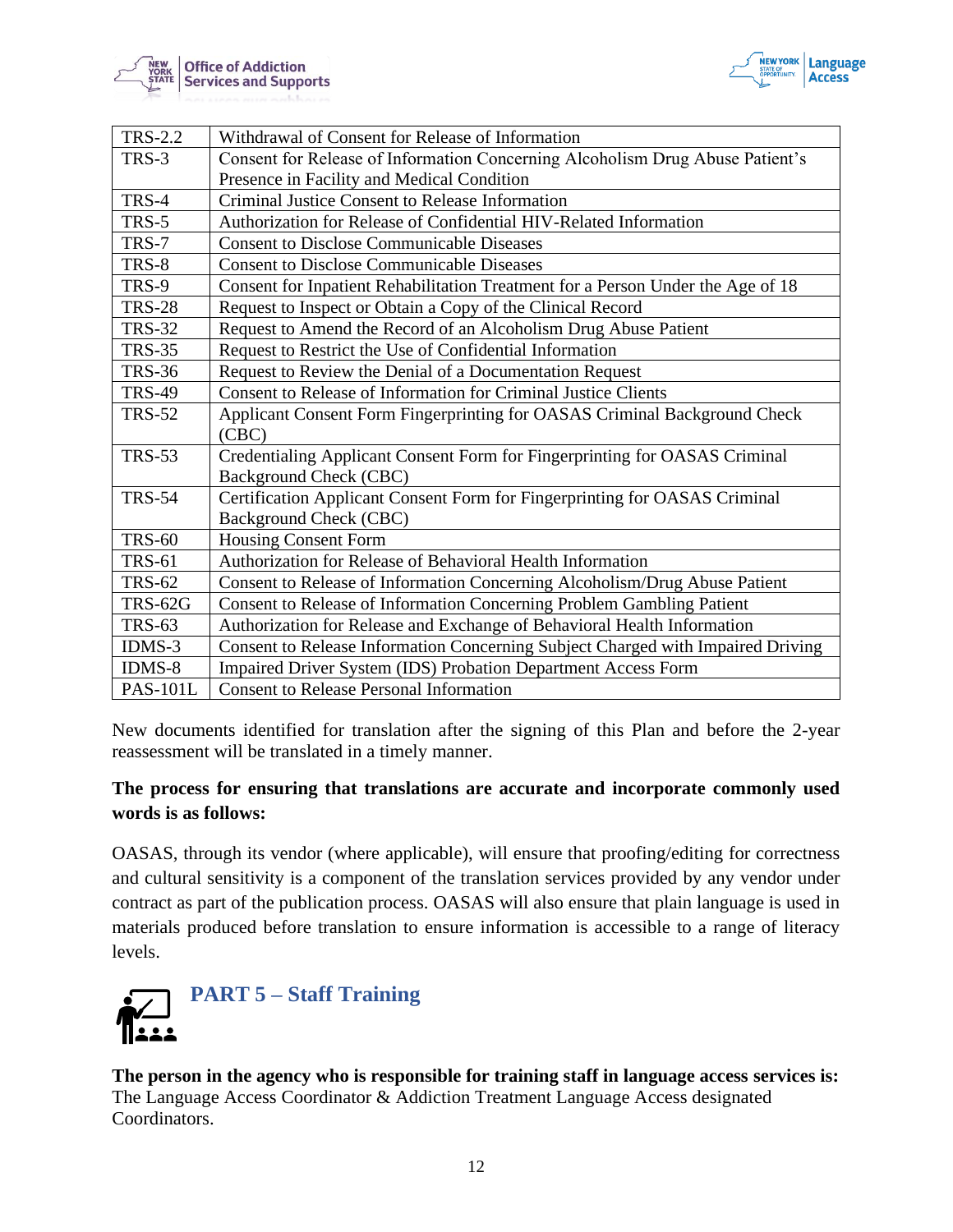



#### **The staff training includes the following components:**

- $\boxtimes$  The agency's legal obligations to provide language access services
- ☒ The agency's resources for providing language access services
- $\boxtimes$  How to access and work with interpreters
- ☒ Cultural competence and cultural sensitivity
- ⊠ How to obtain translation services
- ☒ Maintaining records of language access services provided to LEP individuals

#### **The methods and frequency of training are as follows:**

The mandatory New York State Language Access training provided by the Governor's Office of Employee Relations is conducted annually, and refresher courses are provided as needed. New employees are required to review agency policies which includes NYS Language Access Policy as set forth by EO26.1.

# <span id="page-12-0"></span>**PART 6 – Monitoring the Plan and Responding to Complaints**

#### **A. Monitoring**

# **Our agency's Language Access Coordinator ("LAC") will monitor implementation of the Plan to make sure we are in compliance. Our protocols in this regard are as follows:**

The agency's Language Access Coordinator works with the Language Access Coordinators at our state facilities to review the Plan and ensure that all translation/interpreting services are being provided to LEP individuals as needed. The LAC will provide updates to the Plan and work with agency Division heads to ensure implementation and compliance.

#### **B. Complaints**

**We provide information to the public in at least the top ten most commonly spoken non-English languages in the state, advising members of the public of their right to file a complaint if they feel that they have not been provided adequate language access services or have been denied access to services because of their limited English proficiency. We do not retaliate or take other adverse action because an individual has filed a language access complaint.** 

# **We display information on the right to file a complaint, and the procedures for filing a complaint, in the following manner:**

The standardized complaint forms, along with the procedures for filing a complaint, are available in all ten languages in our public offices upon request. The complaint forms are also available for download or online submission through our website. Additionally, information on the right to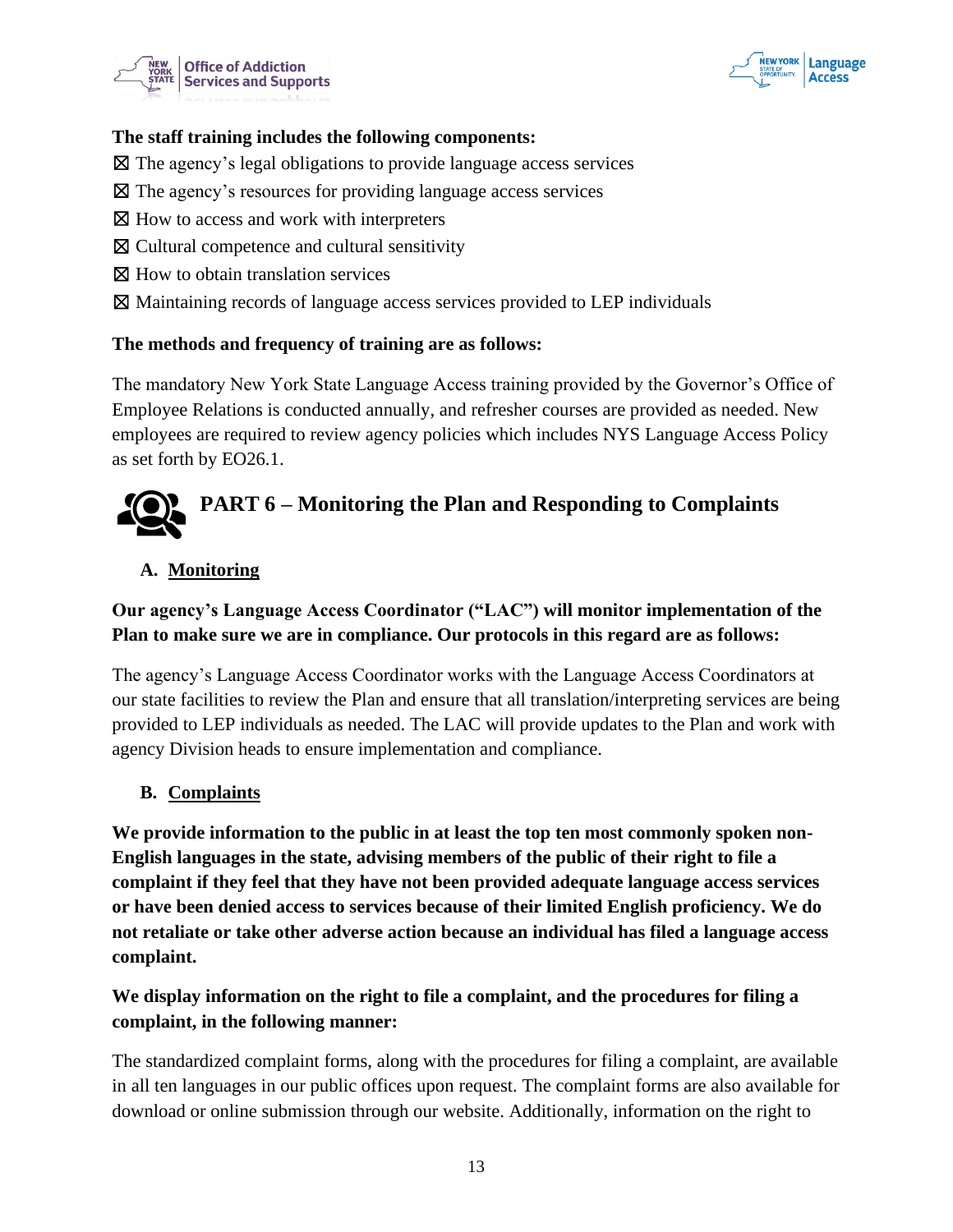



file a complaint is posted in the top ten languages on our website and in our offices in areas where it can be easily seen by the public.

# **We handle complaints made to the agency regarding the provision of language assistance services in the following manner:**

If a person feels that they have not been provided with adequate interpretation services or have been denied an available translated document, we ask that they fill out the complaint form available on our website and at our centers.

Complaint forms should be submitted to the NYS OASAS Language Access Coordinator, Jannette Rondo by e-mail (LanguageAccessComplaint@oasas.ny.us) or by fax at (518)485- 6914. All complaints are reviewed by the Language Access Coordinator.

<span id="page-13-0"></span>All complaints must be timely forwarded to the Statewide Language Access Coordinator.